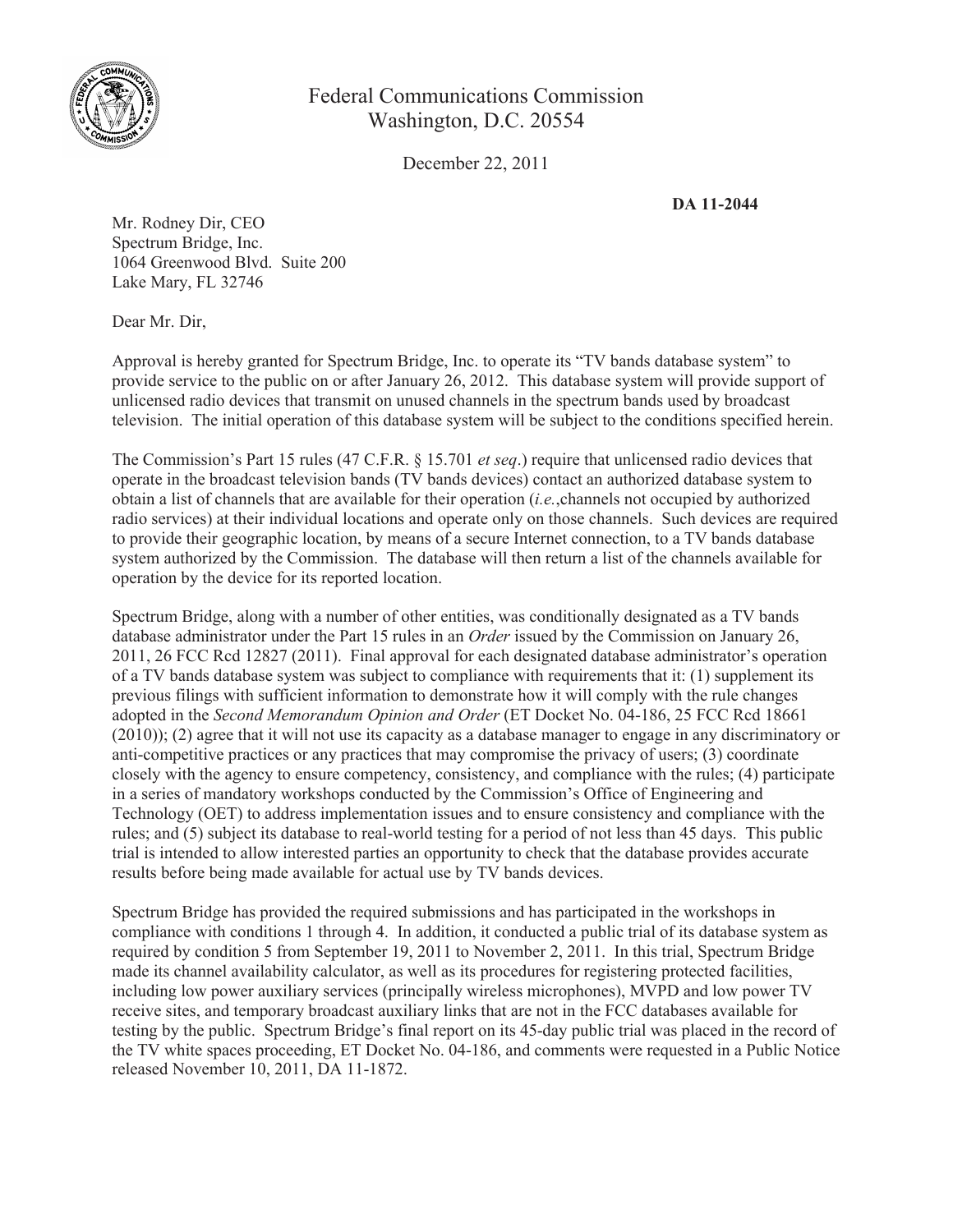Comments on Spectrum Bridge's public trial and its final report on the trial were submitted by the Engineers for the Integrity of Broadcast Auxiliary Services Spectrum (EIBASS), Key Bridge Global, LLC (Key Bridge), the Land Mobile Communications Council (LMCC), the National Association of Broadcasters (NAB), Professional Wireless (PW), and the Wireless Internet Service Providers Association (WISPA). In addition, the NAB and Spectrum Bridge submitted reply comments. While those parties commenting on the channel availability calculator generally stated that the database accurately identified available channels, the commenters offered mixed positions on other aspects of the trial.

In considering these other issues, we first agree with the LMCC that it is important to ensure that the database takes account of any additional allocations for public safety licensees that have been authorized by waiver in some urban areas and welcome LMCC's offer to provide specific recommendations to assist in this effort.

We also agree with EIBASS that the database should protect: (1) the new or modified facilities of a broadcast station as soon as a station has filed a license application and the Commission's Consolidated Database System (CDBS) shows that application as accepted for filing; and (2) a television station with a timely filed renewal application. On these points, we note that our current CDBS database extraction logic for the TV bands database administrators, which is available at http://www.fcc.gov/encyclopedia/white-space-database-administration, provides such protection. We disagree with the EIBASS that the databases should protect the service of Mexican and Canadian stations in the territory of the United States because Section  $15.712(g)$  of the Commission's rules provides that TV bands databases are not required to protect the portions of Canadian or Mexican television stations' contours that fall within the United States, 47 C.F.R. § 15.712(g).

We recognize the NAB's concerns with respect to problems encountered by its staff and others in using the database's registration system, particularly in being able to input information in some conditions or to report difficulties in some cases. Most of these issues were addressed and corrected as they were reported during the public trial period, and the rest are amenable to correction and will be corrected, as recognized by Spectrum Bridge. However, in addition to those issues, NAB also reports that it experienced "numerous" problems with attempting to register protected entities. Therefore, to ensure that the registration process is functioning properly, we agree with the NAB that it would be beneficial to provide an opportunity for additional public testing. We do not, however, believe that an additional formal test cycle with opportunity for submitting comments and replies to the Commission is needed; nor do we find it advisable to simply postpone resolution of existing concerns until after the database becomes "live," as Spectrum Bridge suggests. Rather, to address these issues, we are requiring that Spectrum Bridge implement the remaining planned updates to its database system and re-open the registration portion of its test site to the public (the channel calculation portion has remained open) during the period prior to activation of the database. This will allow broadcasters and others to further test the system to ensure that it is useable and performing properly. This will also ensure that the changes implemented during the prior trial will remain as needed and those promised in response to the trial will be implemented and tested prior to activation.

We are also requiring Spectrum Bridge to again activate its comment facilities and respond to entries made there, including by making any additional modifications to its database system that may be needed. Spectrum Bridge is to re-open its trial site facilities for a three-week testing period no later than December 29 2011 and take appropriate actions to resolve any problems that are reported prior to activation of the system. Spectrum Bridge may close those testing facilities a week before the permissible database activation date specified above to afford it time to make any final changes to its database system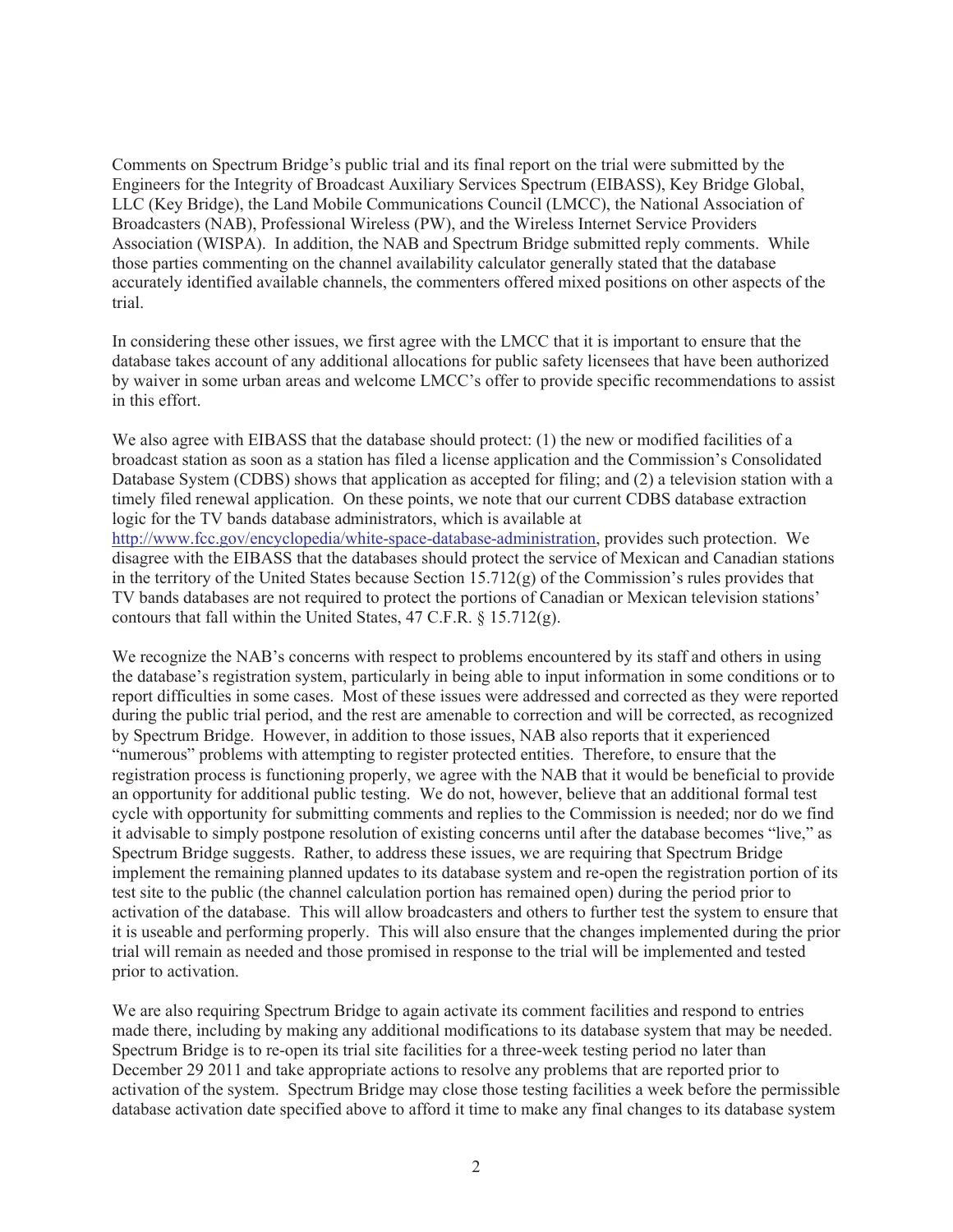in preparation for activation. (We note that NAB's concern that a full new testing cycle is needed if any rules are modified regarding protection zones or channel calculations is moot in this context, as no rules are affected and any such action would occur in a subsequent Order by the Commission. Any administrative consequences would be considered at that time.)

With respect to Key Bridge's arguments that the trial did not sufficiently or satisfactorily demonstrate compliance with the rules, the public trial requirement for TV bands databases, in providing an opportunity for the public to try out the channel calculator and registration systems before a database becomes active, was an invaluable and critical process in ensuring compliance. That testing demonstrated the essential performance characteristics of the database and the concerns that arose were relatively minor and readily addressable. We are fully confident that the additional testing we are requiring to address the NAB's concerns, will be sufficient to demonstrate that Spectrum Bridge's database will comply with the Commission's rules and that therefore the initiation of the extensive additional testing period that KeyBridge advocates is unnecessary.

Similarly, we disagree with PW and do not find it necessary to require that the database systems be subjected to an automated suite of unit tests. We believe that use of a "blind" test, whereby database managers cannot anticipate particular locations, provides the most reliable assessment of a database's overall performance capabilities. We are fully confident that testing by the OET staff using a confidential set of trial facilities and the public trial process are sufficient to validate that a database is able to accurately calculate lists of available channels for any location.

Based on our own testing, the results of the public trial, and the comments submitted in response to the trial and the comments, we find that Spectrum Bridge has demonstrated that its channel availability calculator is able to properly determine the unused channels at a location that may be used by the different types of unlicensed TV bands devices and that, subject to the additional opportunity for testing required above, its registration procedures properly record, store, and retrieve protected facilities that are not in the FCC databases.

While we find that Spectrum Bridge's TV bands database system is compliant and ready for operation as explained above, there are two elements of the TV white spaces plan that are not yet operational. First, as the Spectrum Bridge TV bands database system is currently the only database system that is ready for operation, we could not test its ability to synchronize registration records among multiple database systems. However, we are aware that the white space database administrator group has developed a specification for synchronization of their registration records, *see* White Space Database Administrator Group, *Database-to-Database Synchronization Interoperability Specification, Version 0.1* April 14, 2011, and that Spectrum Bridge plans to implement its synchronization facility using this specification. OET will verify that the Spectrum Bridge database system properly synchronizes its registration records with other databases when another database system is available for testing.

Second, the Commission's registration system for venues where large numbers of unlicensed wireless microphones are used is not yet operational. This system is still under development, and we anticipate that it will be operational in the first quarter of 2012. Until this system is operational and affected parties have an opportunity to register their venues, we are initially limiting the geographic area in which Spectrum Bridge may operate its database system to the Wilmington, NC market, specifically to the city of Wilmington and New Hanover County, NC, which is the location of the first planned deployment of a TV white spaces system. During the period until the FCC registration system is operational, parties seeking to obtain protection for venues where unlicensed wireless microphones are used may submit registration requests directly to OET at TVWSinfo@fcc.gov. If OET approves the registration, it will